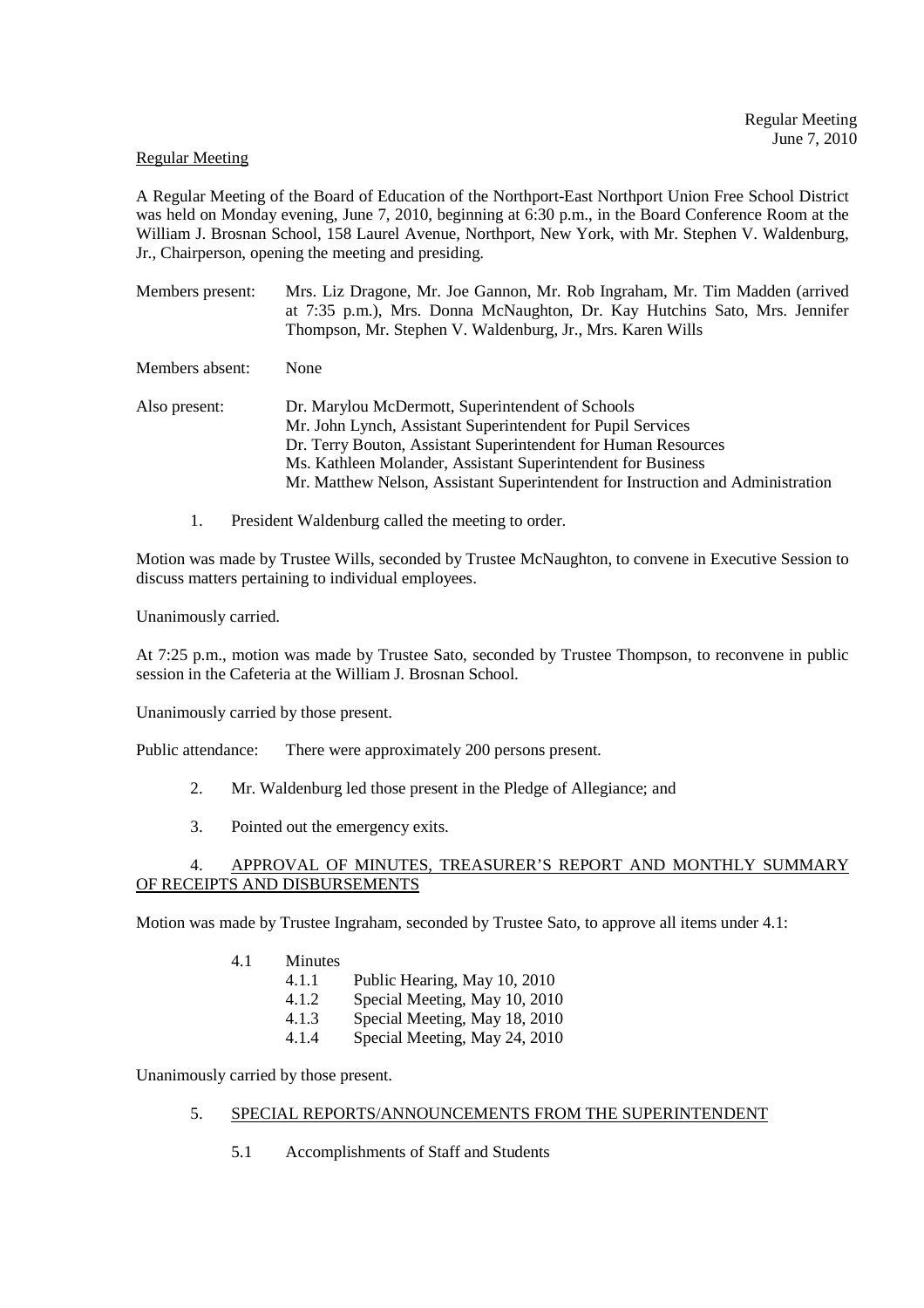Dr. Marylou McDermott, Superintendent, announced that Relay for Life held at the high School on June 5<sup>th</sup> through 6<sup>th</sup>, lead by Mr. David Storch, IB Coordinator, raised \$180,000.

Dr. McDermott also announced that the  $51<sup>st</sup>$  Art and Music Festival was held at the high school on Sunday, June 6<sup>th</sup>. Dr. McDermott thanked Mr. Peter Falotico and Mr. Izzet Mergen for putting together an outstanding program.

 5.1.1 Mr. Scott Pellegrino, Elementary Instructional Coordinator, introduced the following Elementary Student Science Fair Award Recipients:

Brookhaven National Laboratory Elementary School Science Fair Amelia Lau, Kindergarten, *"Balloons Don't Like Winter"* Peyton Schilling, Kindergarten, *"Leave it to Beaver"* Erin Navas, 1st Grade, *"The Stroop Effect: Kids v. Adults"* Ryan Wagner, 1st Grade, *"Pine Cone Predictions"* Grace Hoenscheid, 2<sup>nd</sup> Grade, *"Will ELL Students Learn French Faster than non-ELL Students?"*  Erin Tittmann, 3rd Grade, *"Magnet Power"* Madeline Chupick, 4<sup>th</sup> Grade, "Rooftop Garden" Nicholas Holfester, 4<sup>th</sup> Grade, "How Mass Affects Flight"

 5.1.2 Mr. Bryan Horan, Science Research Coordinator, introduced the following Middle School Science Fair Award Recipients:

Middle School Science Fair 1<sup>st</sup> Place Winners

Katherine Eyring, 6<sup>th</sup> Grade, "Bounce It" Joseph Wetzel, 7<sup>th</sup> Grade, *"Does Density Affect the Speed of Light in Liquids?"* Matthew Nelson, 8<sup>th</sup> Grade, "Vitamin C Content in Different Types of OJ"

Society for Science & The Public Middle School Fair Participants

Katherine Eyring, 6<sup>th</sup> Grade, "Bounce It" Elizabeth Carr, 6<sup>th</sup> Grade, "The Effect of Man-Made Ingredients on Mold Growth" Aidan Dwyer, 6<sup>th</sup> Grade, "Battle of the Ages: The Evolution of Wings" Joseph Wetzel, 7<sup>th</sup> Grade, "Does Density Affect the Speed of Light in Liquids?" Matthew Nelson, 8<sup>th</sup> Grade, "Vitamin C Content in Different Types of OJ" Cathryn Spears, 8<sup>th</sup> Grade, "The Effect of Chemical Pigments on the Rate of Candle Burning"

 Society for Science & The Public Middle School Fair Winners Matthew Nelson, 8<sup>th</sup> Grade, "Vitamin C Content in Different Types of OJ" Katherine Eyring, 6<sup>th</sup> Grade, "Bounce It" Elizabeth Carr, 6th Grade, *"The Effect of Man-Made Ingredients on Mold"*

 5.1.3 Mr. Andrew Manzo, Social Studies Chairperson K-12, introduced the following Social Studies Award Recipients:

Johns Hopkins 2010 High Honors Mathematics and High Honors Reading Michael Barry,  $8<sup>th</sup>$  Grade

Johns Hopkins 2010 High Honors Quantitative and High Honors Verbal Cameron Cacic, 6<sup>th</sup> Grade Joseph Barry, 4<sup>th</sup> Grade

 Johns Hopkins High Honors Verbal Jasper Petronella, 6<sup>th</sup> Grade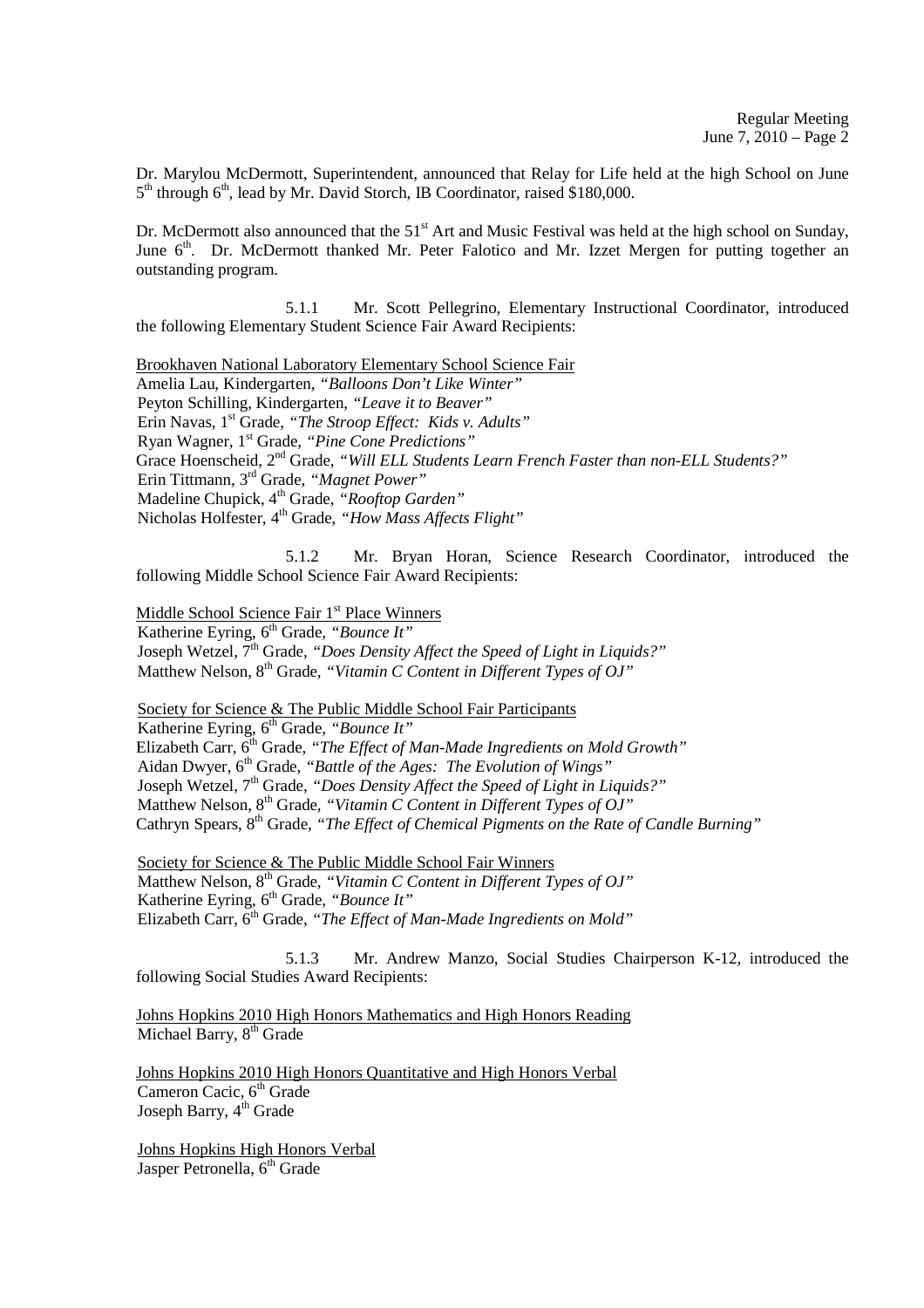"Honoring Our Future Leaders" Competition Recognition Alexa Magrane, 11<sup>th</sup> Grade Lindsey Lefeber, 11<sup>th</sup> Grade

 "Anti-bullying" Petition Recognition Sarah Zittel,  $7<sup>th</sup>$  Grade

 5.1.4 Ms. Trisha Schmitt, English Chairperson K-12, introduced the following English Award Recipients:

 Huntington Youth Writers Contest Brennan Fee – 2nd Place Poetry Grade 4-5, *"Obvious"* Maya Dengler, 3rd Place Essay Grade 4-5, *"Happy Feet"* Arden Tully, 2nd Place Short Story, Grade 6-8, *"In the Pyramid"* Elizabeth Allacco, 1st Place Short Story, Grade 9-12, *"Á Werewolf Story"* 

 Fairfield University Book Award Emily Powers

 Dartmouth College Book Award Dylan Stevens

 5.1.5 Mr. Daniel Drance, Mathematics Chairperson K-12, introduced the following Mathematics Award Recipients:

 Math Fair – East Northport Middle School Ameer Basrai – Bronze, Daniel Puttre – Bronze, Kurt Widmaier – Bronze, Joshua Williams – Silver

Math Fair – Northport Middle School

 Kean Amidi-Abraham – Bronze, Jason Choi – Bronze, Nicholas DelGaudio – Bronze, Rudolph Lukats – Bronze, Matthew Modelewski – Bronze, Connor Powers – Bronze, Joseph Wing – Bronze, Natasha Albaneze – Silver, Elyssa Jozefowski – Silver, Nicole Hawkins – Gold

#### Math Fair – Northport High School

Molly Baron – Bronze, John Barry – Bronze, Brent Bomkamp – Bronze, Kristen Bomkamp – Bronze, Eliza Brine – Bronze, Matthew Dannenberg – Bronze, Brian Eyring – Bronze, Danielle Ferstler – Bronze, Michelle Ma – Bronze, Melissa Wing – Bronze, David Hatch – Silver, Corrie Kavanaugh – Silver, Brian Liu – Silver, Benjamin Maritato – Silver, Justin Riggs – Silver

Suffolk County Math Tournament

*Fourth Place* (Lower Division Team): Matthew Dannenberg, Brian Liu, Caroline Lovaglio, Ian Montague, Justin Riggs  *Third Place Individual* (tie, Grade 11): Caleb Zulawski

 Suffolk County Math Contest *Fifth Place* (Level E) – Connor Montgomery  *First Place*, Suffolk County Champion (Level C+) – Max Curran

#### Mathletes

*New York State Mathematics League* (NYSML) All Star – Max Curran

5.1.6 Mr. Peter Falotico, Art Chairperson K-12, introduced the following Art

Award Recipients: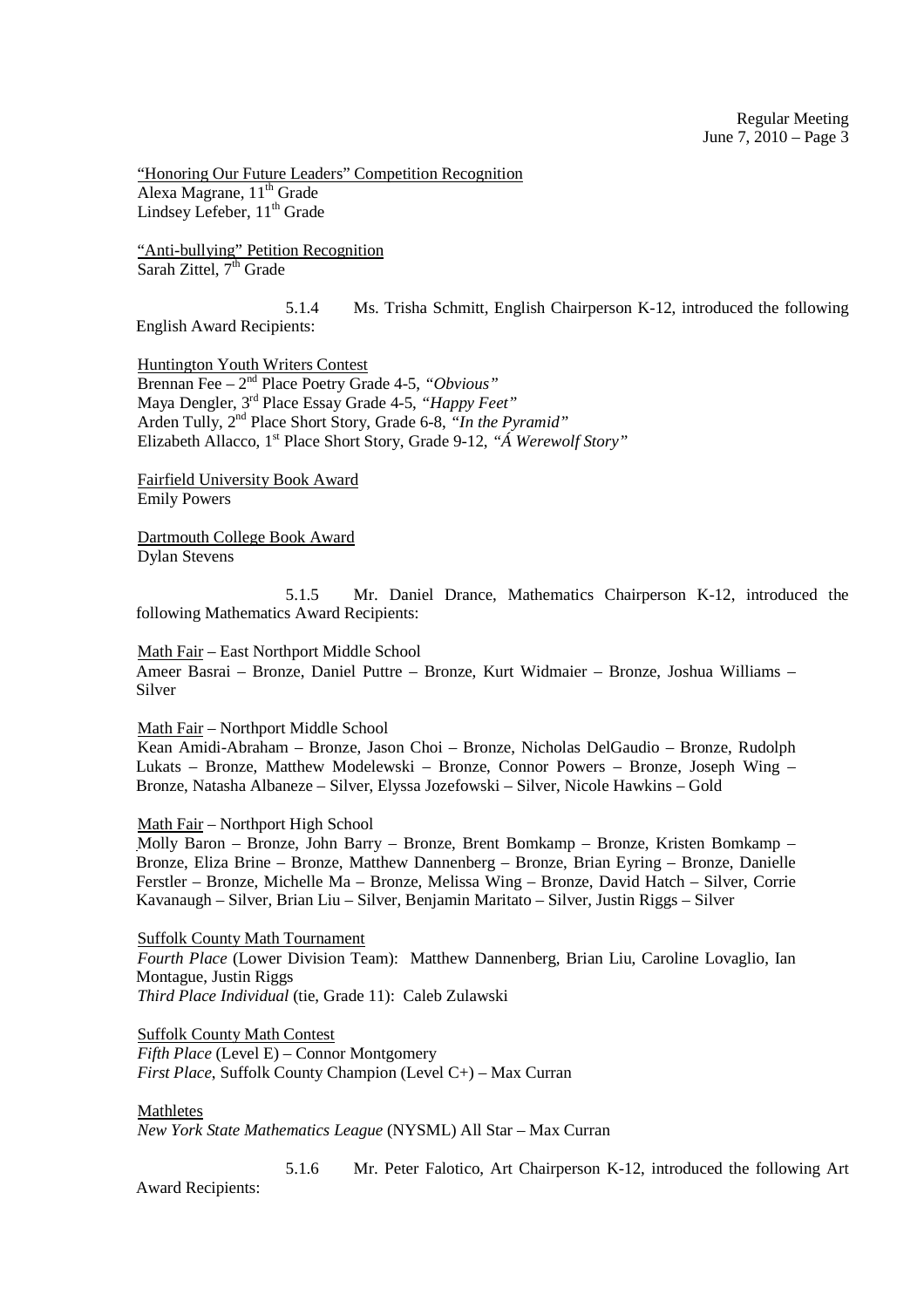Peter Terian Scholarship Student Art Exhibition Terence Corrigan

Congressman Steve Israel 29<sup>th</sup> Annual Congressional Art Awards Terence Corrigan – First Runner Up Congressional Award

 Art-trium Gallery High Arts Showcase, Huntington Arts Council Taylor Sadlowski – Blue Ribbon Award of Excellence

 Cornell University Fiber Science and Apparel Design Award Competition Lindsey Fauser – Gold Deanna Mollica – Gold Dana Liu – Silver

 Long Island Arts Alliance Scholar Artist Emily Green

20<sup>th</sup> Annual Huntington Camera Club High School Photography Competition Sydney Monahan – Best in Show

*Patterns Category:* Sydney Monahan –  $1<sup>st</sup>$  Place Deanna LaMantia –  $3<sup>rd</sup>$  Place Charles Golonkiewicz –  $4<sup>th</sup>$  Place Antonio Bever –  $7<sup>th</sup>$  Place

*Touch of Red Category:* Deanna LaMantia –  $1<sup>st</sup>$  Place Joseph Corrigan –  $6<sup>th</sup>$  Place

*Open Category* Nicolas Bruno –  $3<sup>rd</sup>$  and  $4<sup>th</sup>$  Place Kellyann Walley –  $5<sup>th</sup>$  Place

 New York State Art Teachers Association, The Zara B. Kimmey Scholarship Katie Atkinson

 Educational Testing Service, The Division of Assessment Development Apryl Connolly

23<sup>rd</sup> Annual South Bay Art Association Student Art Exhibition Terence Corrigan – South Bay Art Association Scholarship and Brookhaven National Laboratory Award Kayla Forman – Brookhaven National Laboratory Award and Special Recognition Emily Green – South Bay Art Association Scholarship Paulina Stewart – South Bay Art Association Scholarship

 Young Artists at the Heckscher Museum, Long Island's Best 2010 Paulina Stewart – Renzo Bianchi Scholarship

 Art Portfolio Exhibition Art League of Long Island Terence Corrigan – Honorable Mention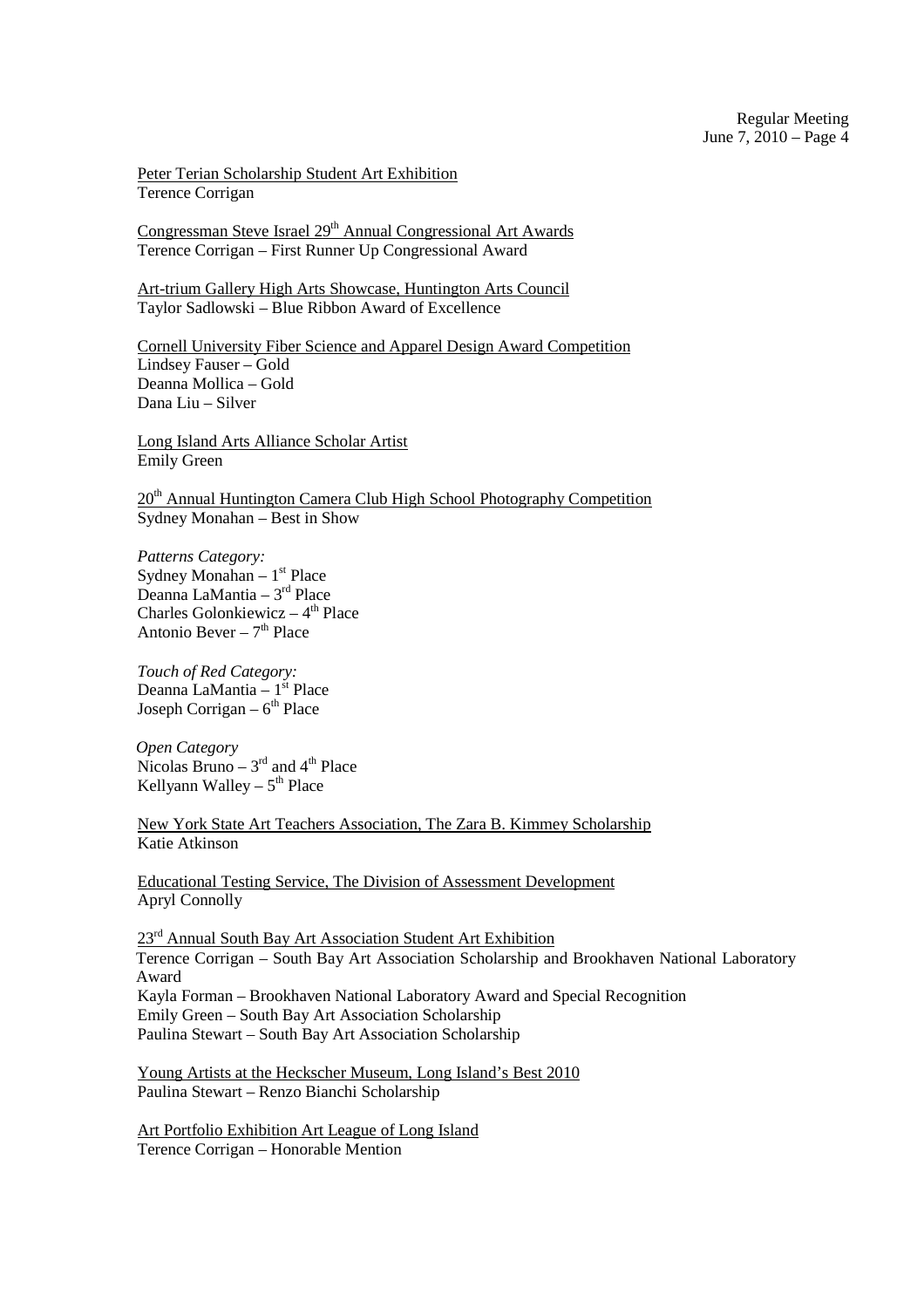5.1.7 Mr. William Esner, Science Chairperson K-12, introduced the following Physics Award Recipients:

# Long Island Physics Olympics  $-1<sup>st</sup>$  Place

*1 st Place Physics Olympiad Team* - Max Curran, Cassandra Dragone, Peter Florio, Isaac Goddard, Chloe Rubel

 5.2 For Information: Review of changes to School Conduct and Discipline Policies for grades K-5 and 6-8 as set forth in the Elementary and Middle School Handbooks

 5.3 For Information: Proposed 2010-2011 school hours for the District's nine schools as well as Trinity Regional School and Long Island Lutheran Elementary School

 5.4 The President of the Board reviewed the upcoming Board of Education meetings scheduled for June  $21^{st}$ , July  $7^{th}$ , and August  $30^{th}$ . President Waldenburg noted that the Annual Organization Meeting will be held on July  $7<sup>th</sup>$  where the Board will elect officers and make annual appointments for 2010-2011.

# 6. COMMUNICATIONS

6.1 Email from Mr. Albert Prisco, received May 25, 2010, re: teacher negotiations and

403b.

Mr. Prisco congratulated the Board on the passage of the budget. Mr. Prisco inquired about current teacher contract negotiations and suggested that the Board use the 403b as leverage in the negotiations.

President Waldenburg thanked Mr. Prisco for his suggestions and comments and stated that as publicly elected official the Board members are entrusted with the management of the District. Mr. Waldenburg noted that negotiations are confidential and the Board acts within the best interest of the community.

# 7. PUBLIC PARTICIPATION

| Name                                  | Comment                                                                                                                                                                                                                                                                                                                                                                           |  |  |
|---------------------------------------|-----------------------------------------------------------------------------------------------------------------------------------------------------------------------------------------------------------------------------------------------------------------------------------------------------------------------------------------------------------------------------------|--|--|
| Dana Liu<br>Student                   | Stated that the Art Department has created countless opportunities<br>for students in a warm, loving and creative environment. Ms. Liu<br>stated that she hoped the same opportunities would be available<br>for upcoming students.                                                                                                                                               |  |  |
| Kathleen Mahoney Fristensky<br>Parent | Stated that her daughter had a wonderful experience in Holocaust<br>class through the passion of the devoted teacher. Ms. Fristensky<br>stated that this course teaches compassion, caring for others and<br>standing up for what is right. Ms. Fristensky asked the Board to<br>reconsider the decisions being made and consider the impact the<br>program has on the community. |  |  |
| Fred Trudwig<br>Parent                | Inquired about the definition of steroids listed in the school<br>conduct and discipline policies                                                                                                                                                                                                                                                                                 |  |  |

Mr. John Lynch, Assistant Superintendent for Pupil Services, stated that the school nurse needs to be notified of any prescription medication taken by students during the school day.

| Beth Atkinson | Stated she was concerned about the number of art teachers being |
|---------------|-----------------------------------------------------------------|
| Parent        | let go and where those students would be placed.                |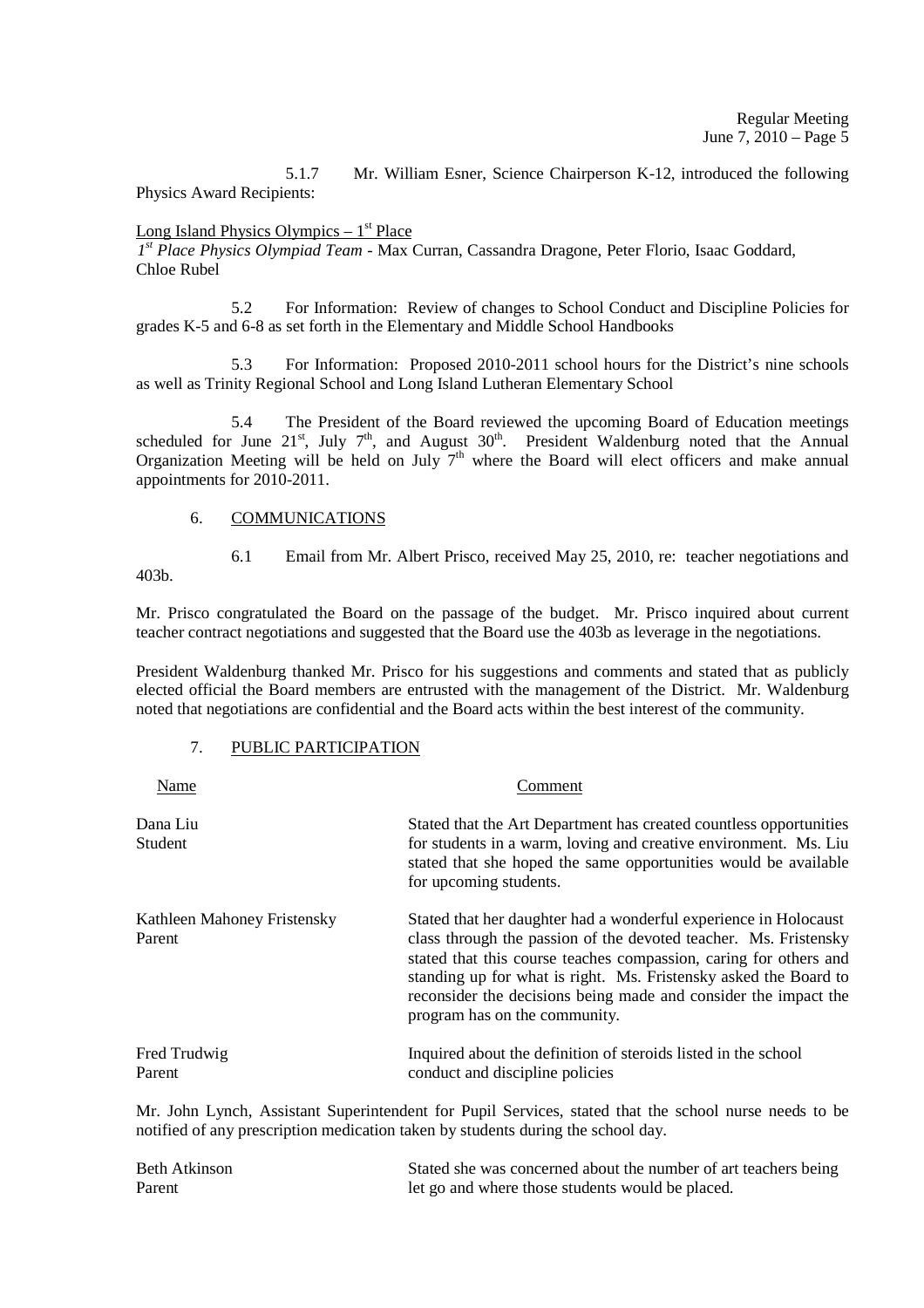Dr. McDermott stated that no decisions were made randomly and that the administration had to first look at the required classes and the maximum number of students that could be served. Dr. McDermott noted that it has been very challenging and the administration is trying to do the best they can.

Rob Ingraham Stated that he was deeply concerned about the changes to the high Board Trustee school schedule as a result of the budget cuts. Mr. Ingraham was concerned about the proposed eight period day for  $9<sup>th</sup>$  and  $10<sup>th</sup>$ graders, the severe shortage of opportunities for art, business, family and consumer science, and technology students, and what opportunities exist for students who are shut out of an elective. Mr. Ingraham stated that the Board needs to address these issues right now and make reallocations for restorations to programs.

There was a long discussion among the Board members regarding the information they received about the proposed high school master schedule. Several Board members stated that they knew the 2% budget imposed would result in draconian cuts and the loss of hundreds of opportunities for students. All the Board members were concerned about the impact of an eight period day and study halls for  $9<sup>th</sup>$  and  $10<sup>th</sup>$ graders. Trustee Ingraham suggested the Board hold an emergency meeting to further discuss the high school master schedule. Several Board members asked that the impact of the reductions to all students, K-12, be looked at for possible reallocation and restoration of programs. Dr. McDermott requested additional time to meet with the cabinet from the high school and central office to look at the high school master schedule and to look at restorations across the board, and have that information available for the June  $21<sup>st</sup>$ meeting.

| Tim Madden           | Inquired about the evaluation of the new elementary report card  |
|----------------------|------------------------------------------------------------------|
| <b>Board Trustee</b> | and invited Board trustees to review the exit polls from the May |
|                      | 18, 2010 budget vote.                                            |

Mr. Matthew Nelson, Assistant Superintendent for Instruction and Administration, stated that he met with the report card committee and changes were suggested by teachers and parents, and additions were suggested for special area performance indicators. Mr. Nelson stated that the committee will meet again in September to review the mocked up changes.

Motion was made by Trustee Dragone, seconded by Trustee Sato, to approve all items under 8. and 9., including Supplemental 8.1.2 (Schedule B #7-8), Supplemental 9.10 and Supplemental 9.11, and excluding severed item 8.1.1 (Schedule A)

#### 8. SUPERINTENDENT'S REPORT, GENERAL - FOR BOARD ACTION

 8.1 Personnel Schedules, each dated June 7, 2010, and each attached and made part of the official minutes:

|       |                        | 8.1.1 Schedule A - Certified Staff - SEVERED      |
|-------|------------------------|---------------------------------------------------|
| 8.1.2 |                        | Schedule B - Non-Instructional Staff              |
| 8.1.3 | Schedule D - Extra Pay |                                                   |
|       |                        | 8.1.4 Schedule J - Committee on Special Education |

8.2 Receiving for a first reading the following textbooks:

| Principles of Computer Security | <b>Computer Security and Forensics</b> |
|---------------------------------|----------------------------------------|
| Wm. Arthur Conklin, et. al.     | Technology Dept., Grades 10-12         |
| McGraw Hill                     |                                        |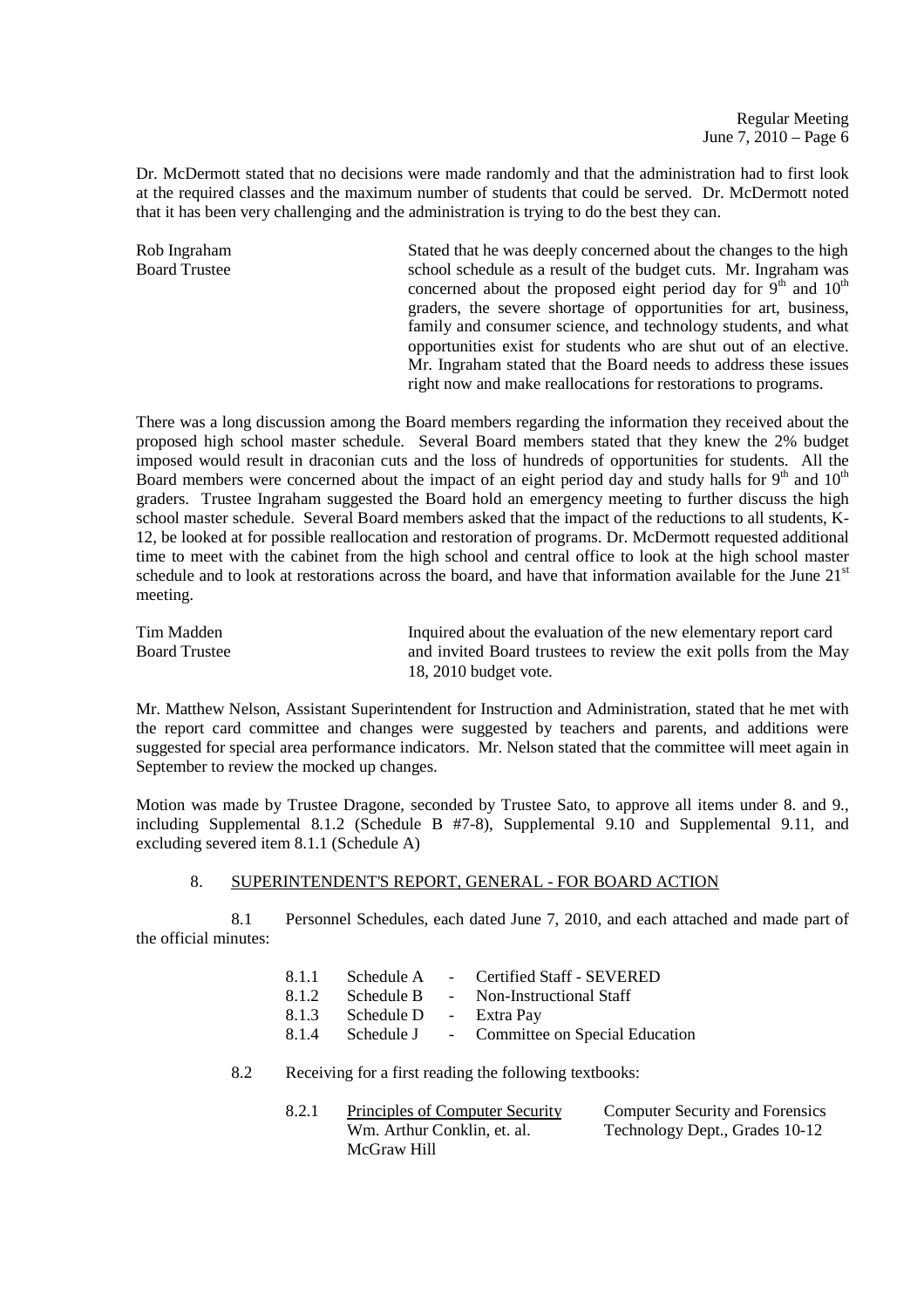#### 8.2.2 The Attitude Advantage AOF/AOIT Summer Internship Fruehlin & Moore Grades 11-12 Goodheart-Willcox

 8.3 Approving a request to the State for an exemption from the requirement for a breakfast program.

8.4 Receiving for a second reading and adopting revisions to the following policy:

 8.4.1 Policy #1500 – *"Use of District Facilities"* – replaces current Policy #1330 – *"Use of Facilities by Outside Groups"* 

- 8.5 Receiving for a first reading revisions to the following policy:
	- 8.5.2 Policy #5405 *"Wellness Policy"*

## 9. SUPERINTENDENT'S REPORT, FINANCIAL - FOR BOARD ACTION

9.1 Taking specified action on the following BIDS:

## EDUCATIONAL

- 9.1.1 Award Art Supplies & Equipment<br>9.1.2 Award Technology Supplies & Equ
- 9.1.2 Award Technology Supplies & Equipment
- 9.1.3 Award Athletic Supplies & Equipment
- 9.1.4 Award Physical Education Supplies & Equipment
- 9.1.5 Award Music Department Equipment
- 9.1.6 Award District-wide Printing<br>9.1.7 Award Musical Instrument Sa
- 9.1.7 Award Musical Instrument Sanitizing

# **BUILDINGS AND GROUNDS**<br>9.1.8 Award – Uniforms

- 9.1.8 Award Uniforms
- 9.1.9 Award Hollow Metal Doors & Accessories

#### CAPITAL PROJECT

9.1.10 Award – New Irrigation System at Northport High School

9.2 Approving the following donations to the District:

 9.2.1 A drum set from Mr. Robert Parker to Northport Middle School, value estimated to be approximately \$300

 9.2.2 A drum set from Mr. Robert Gartner to Northport Middle School, value estimated to be approximately \$300

 9.2.3 \$800.00 in gift cards from the Heart Links Project affiliated with the Department of Family Medicine at the State University at Stony Brook to be used to support the school district's purchases pertaining to wellness concerns

 9.3 Receiving a \$50 grant from Astoria Federal Savings to be used for art classroom materials at Ocean Avenue Elementary School

 9.4 Approving disposition of outdated and/or badly worn library books at East Northport Middle School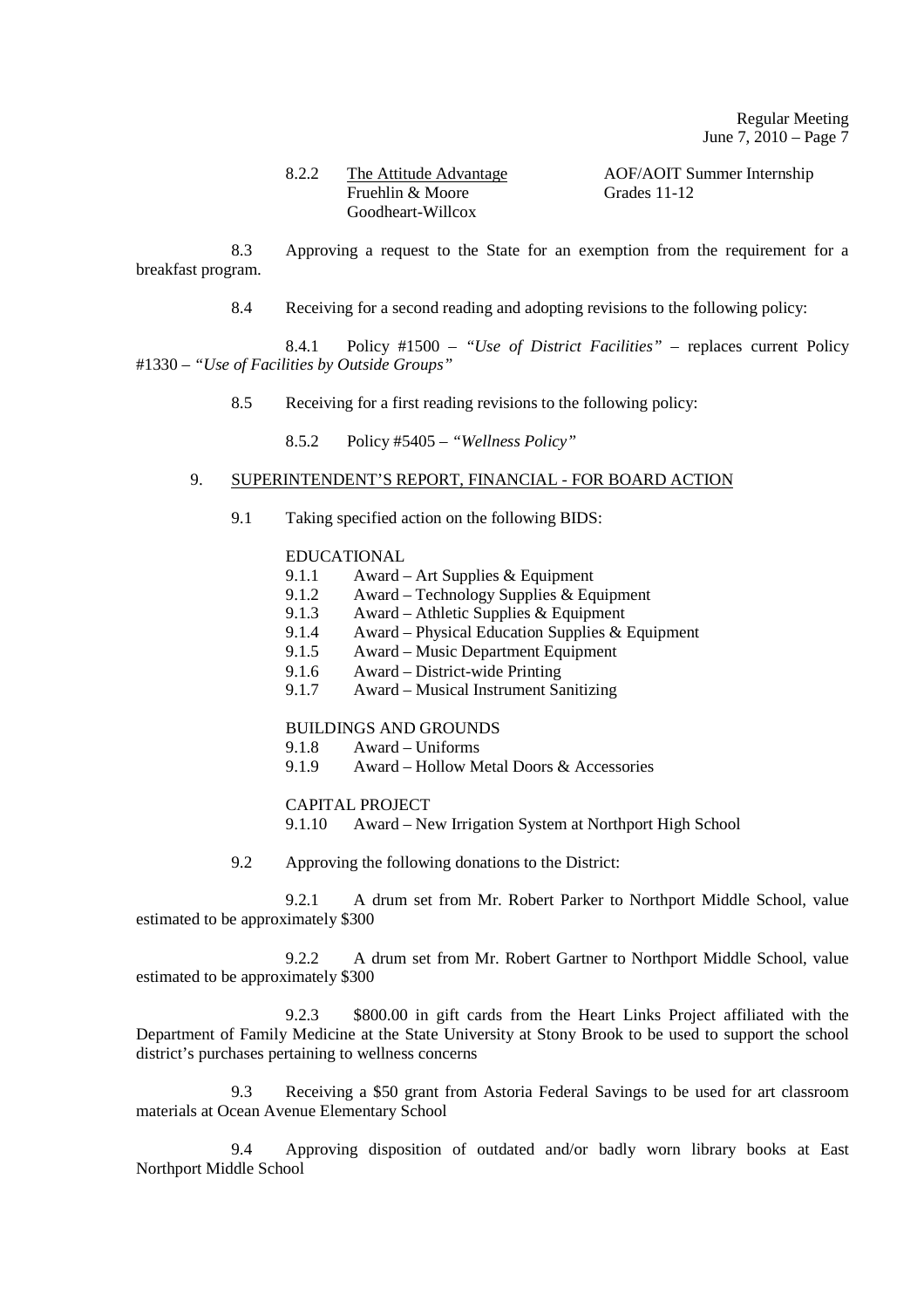9.5 Approving an Agreement between the Northport-East Northport Union Free School District and Answer Vending, Inc.

 9.6 Approving an Instructional Service Agreement between the Northport-East Northport Union Free School District and The Martin C. Barell School

 9.7 Approving an Instructional Service Agreement between the Northport-East Northport Union Free School District and Julia Dyckman Andrus Memorial, Inc.

 9.8 Approving a Service Agreement between the Northport-East Northport Union Free School District and The Daytop Preparatory School

9.9 Approving transfer of general fund appropriations in the 2009-2010 budget

 9.10 Approving a Western Suffolk BOCES Multi-Year Service Agreement (2010-1592) between Northport-East Northport Union Free School District and Western Suffolk BOCES

 9.11 Approving a 2010-2011 resolution agreement for special education services for an elementary student

Vote on Trustee Dragone's motion to approve all items under 8. and 9., including Supplemental 8.1.2 (Schedule B #7-8), Supplemental 9.10 and Supplemental 9.11, and excluding severed item 8.1.1 (Schedule A) was as follows:

YES: Mrs. Dragone, Mr. Gannon, Mr. Ingraham, Mr. Madden, Mrs. McNaughton, Dr. Sato, Mr. Waldenburg, Mrs. Wills

ABSTAIN: Mrs. Thompson

Motion passed.

Motion was made by Trustee McNaughton, seconded by Trustee Sato, to approve item 8.1.1 (Schedule A) including Supplemental 8.1.1 (#111-117)

 8.1 Personnel Schedules, each dated June 7, 2010, and each attached and made part of the official minutes:

8.1.1 Schedule A - Certified Staff (Including Supplemental 8.1.1 #111-

117)

Vote on Trustee McNaughton's motion to approve item 8.1.1 (Schedule A) including Supplemental 8.1.1 (#111-117) was as follows:

YES: Mr. Gannon, Mr. Ingraham, Mr. Madden, Mrs. McNaughton, Dr. Sato, Mrs. Thompson, Mr. Waldenburg, Mrs. Wills

ABSTAIN: Mrs. Dragone

Motion passed.

#### 10. SUPERINTENDENT'S REPORT - FOR INFORMATION ONLY

- 10.1 Student Activity Account Reports for March 2010 from:<br>10.1.1 Northport High School
	- Northport High School
	- 10.1.2 East Northport Middle School
	- 10.1.3 Northport Middle School